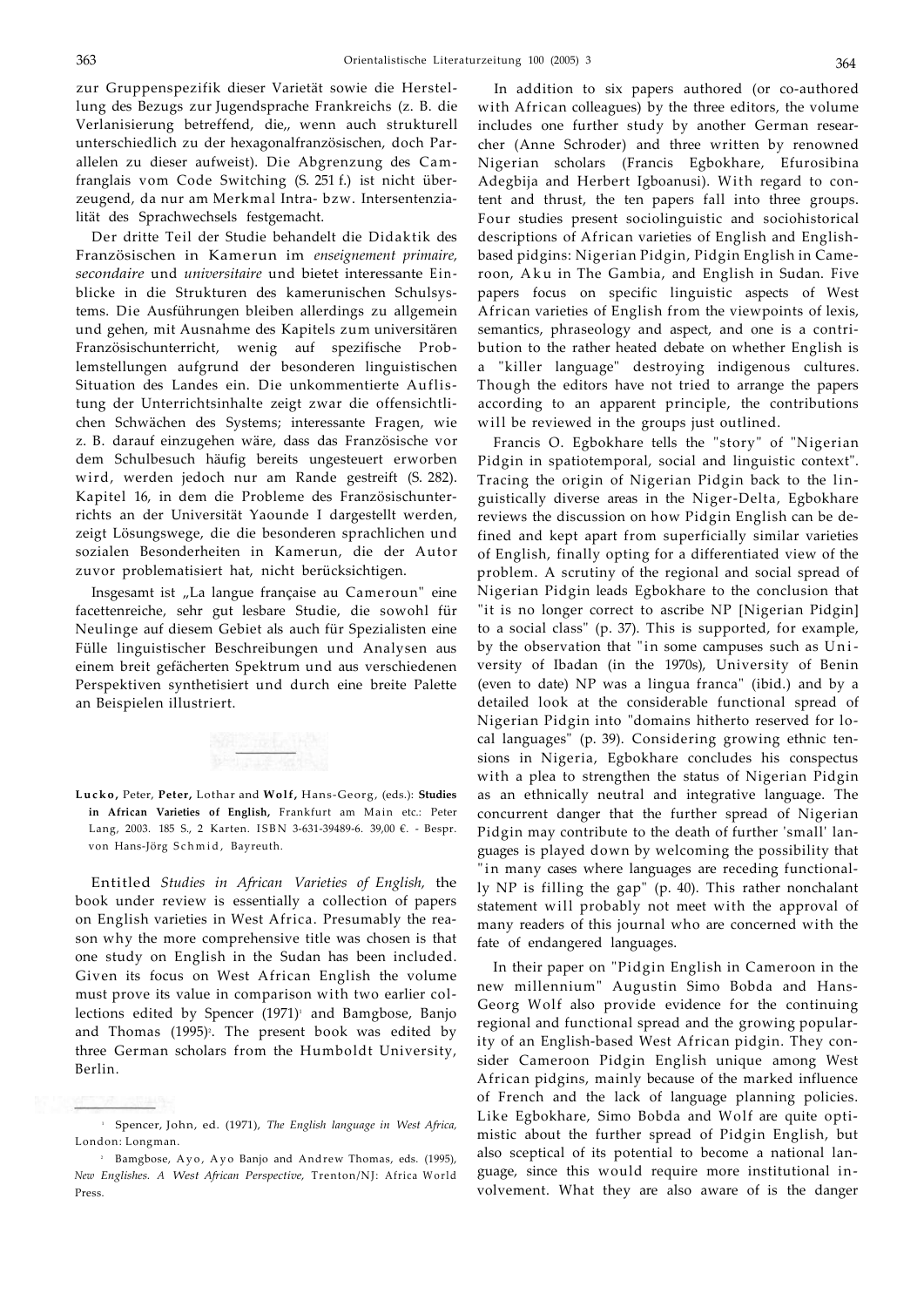that the continuing rise of Pidgin English will foster the deterioration of proficiency levels in Standard English.

The short paper "Ak u in The Gambia: Terminological problems, functional distribution and popular attitude" by Lothar Peter and Hans-Georg Wolf provides a survey of the linguistic situation in The Gambia including examples of code-switching between Gambian languages and English. Peter and Wolf focus on the "terminological muddle" surrounding terms like *Patois, Broken English* and Aku . On the basis of their own observations and evidence from the literature, they compare Aku to Krio, finding that the few observable differences mainly concern intonation and lexis.

Lothar Peter's paper on "English in the Sudan" is the odd man out in this collection. This is not only because it is concerned with a country outside West Africa, but also because English is much less firmly rooted in Sudan than in many West African countries. Therefore, it is not surprising that Peter focuses on "aspects of education and language policy in the modern history of Sudan" (pp. 131-143), reserving only a few pages for "English and the linguistic situation in the south" and "structural peculiarities in the pronunciation of Southern Sudanese English" (pp. 144-147). While Peter manages to name a number of interesting phonetic markers of this variant, the impression remains that we are not really dealing here with an identifiable *variety* of English in the narrow sense of the term.

In the first empirical paper to be discussed here, Hans-Georg Wolf presents corpus findings supporting the idea that English is culturally adapted to the African environment and social context. Basically his method is to compare the frequencies of lexical items in computerized corpora of Nigerian, Cameroonian and Ghanaian English to corpora of British and American English. Using the "keyword" feature of the corpus software *Word-Smith,* Wolf elicits lexical items found to be comparatively frequent in the West African corpora, among them *chief, ceremony, indigenous, traditional, village, child, spirit, demon, sin* and *God.* Discussing some of these items and their most frequent collocations Wolf concludes that many of them reflect the "African cultural model of community" and the role of "spirits" and "ancestors" in this model (p. 13). This is interpreted as evidence for the adaptation of English concepts to the African context, i.e. "contextualization". While the application of the corpus method and the 'objectivity' of its results are clearly to be commended, the paper also reflects the shortcomings of the corpus method, since the findings largely remain on the rather superficial level of frequencies of words and collocations. At least within the available space Wolf is not able to address the conceptual impact underlying the terms found to be contextualized, i.e. the question what the African speakers of English actually *mean* when they use words like *spirit, ancestor* or *God.* 

Efurosibina Adegbija's paper deals with "Idiomatic variation in Nigerian English". Supplying a wealth of examples of idioms specific to Nigerian English, Adegbija discusses sources of idiomatic variation. Many of

these coincide with the sources of lexico-semantic variation as identified by the same author in an earlier paper: transfer of local ideas, analogy (as in *invitee* and *decampee),* the coining of specific acronyms (e.g. *NEPA* for *Nigerian Electric Power Authority),* semantic shift or extension and specific coinages and neologisms like *yellow fever* in reference to Nigerian traffic wardens ("who normally wear a yellowish attire"). Added to these as sources of idiomatic variation are native-source translations, metaphors, personality-related and media-related coinings and idioms originating in slang. Adegbija interprets the productivity of idioms in Nigerian English as a sign of "a homegrown, home-brewed independence from the native variety" (p. 56).

Investigating Nigerianisms in the works of nine Nigerian writers, Herbert Igboanusi comes to a very similar conclusion in his paper on "Semantic dislocation in Nigerian English": "The fact that all nine Nigerian writers who represent different ethnic and linguistic backgrounds use NE [= Nigerian English] in their creative works is a strong indication that NE is a distinct variety of English which reflects the Nigerian environment" (p. 68). In support of this claim Igboanusi studies interesting cases of semantic expansions, collocational extensions, colloquialisms, translation equivalents, lexical Nigerianisms, proverbs and images in works by Chinua Achebe, Amos Tutuola, Wole Soyinka and others.

In their joint paper "A comparison of lexical items in Nigerian English and Cameroon English" Hans-Georg Wolf and Herbert Igboanusi provide a great number of interesting examples of loanwords in the two West African varieties of English. Not surprisingly, they find that Nigerian English is mainly influenced by the regional Nigerian languages Hausa, Igbo and Yoruba, whereas Cameroon English is marked by the existence of many loanwords from French. While the two authors emphasize the "lexical differences" between Nigerian and Cameroon English, it must be kept in mind that the two varieties still share the bulk of words of native English origin.

Anne Schröder's paper on "Aspect in Cameroon Pidgin English" is the only one focusing on a grammatical issue. Being based on a questionnaire study carried out for Schröder's PhD dissertation<sup>3</sup>, the paper commends itself by its rich empirical basis and its considerable theoretical depth. Schroder's investigation of the aspect system of Cameroon Pidgin English is based on Breu's<sub>4</sub> and Sasse's<sup>5</sup> systems of semantic verb classes. Analysing the perfective aspect marker *don* and the imperfective marker *di* in systematically varied interactions with verbs of different types, Schröder shows that "with regard to the aspect system, CamP [= Cameroon Pidgin] seems to have

<sup>&</sup>lt;sup>3</sup> Schröder, Anne (2003), Status, Functions and Prospects of Pidgin English. An Empirical Approach to Language Dynamics in Cameroon, Tübingen: Gunter Narr.

<sup>&</sup>lt;sup>4</sup> Breu, Walter (1994), "Interactions between lexical, temporal and aspectual meanings". Studies in Language 18 (1), 23-44.

<sup>&</sup>lt;sup>5</sup> Sasse, Hans-Jürgen (1991), "Aspekt und Aktionsart: A Reconciliation". Belgian Journal of Linguistics 6, 31-45.